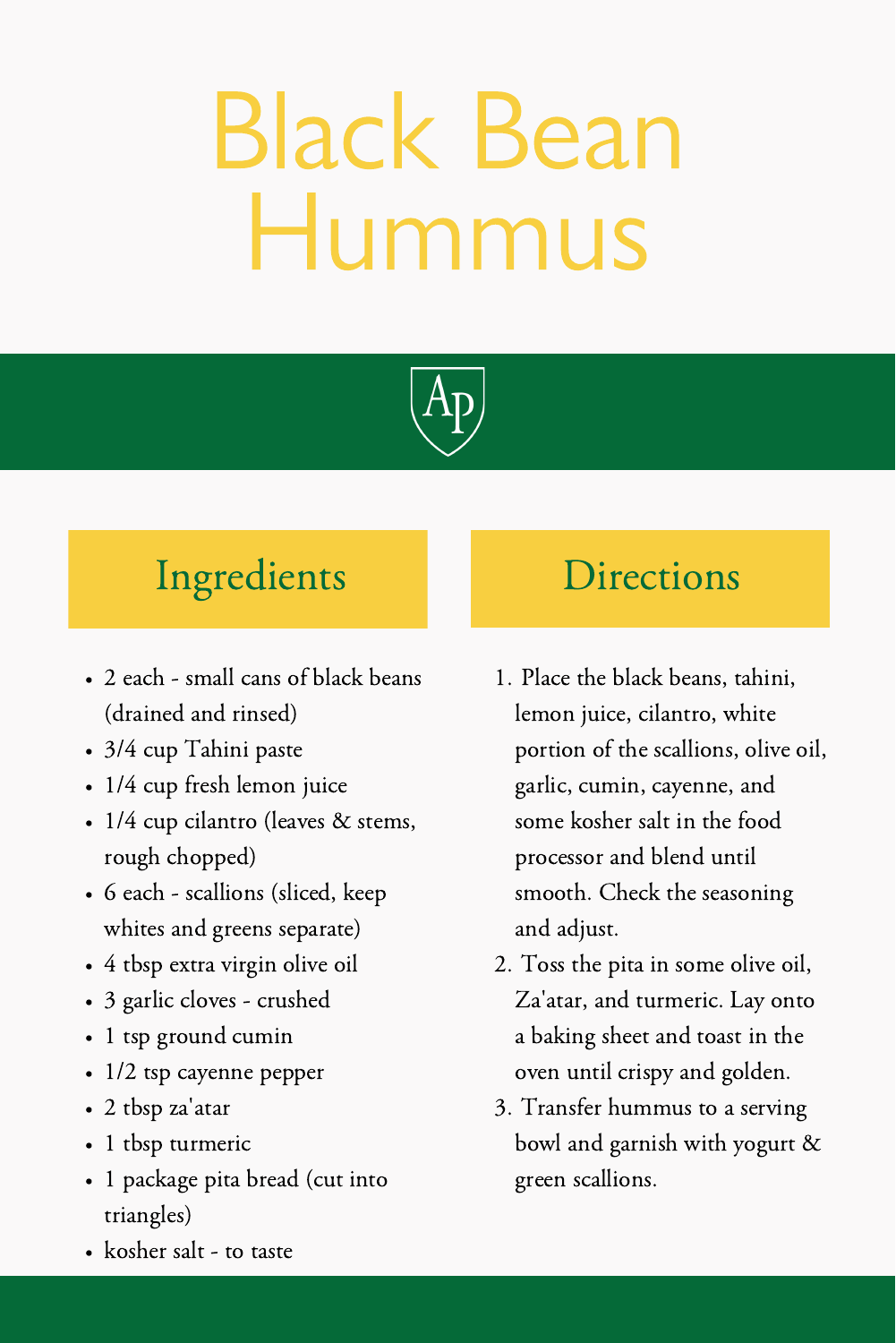### "Fenway Dip" Sausage, Peppers & inns



### Ingredients Directions

- 3 each Italian hot or sweet (removed from casing and sautéed)
- 8 ounces softened cream cheese
- $\cdot$  1/2 cup sour cream
- 3 each garlic cloves chopped fine (saute with sausage & onions)
- 1 tsp crushed red pepper
- 1 tbsp dried oregano
- 1 tbsp dried basil
- 3 each red bell peppers (roasted, peeled & diced)
- 1 each Spanish onion (small dice & sauteed with garlic & sausage)
- 1 cup shredded mozzarella
- 1.4 cup grated parmesan
- 1 each baguette (sliced & toasted until crisp)
- Kosher salt as needed

- 1. In a mixing bowl combine, the sausage onion and garlic mixture, cream cheese, sour cream, crushed red pepper, dried herbs, and roasted peeled bell peppers. Mix thoroughly and season with salt as needed.
- 2. Move mixture to an ovenproof casserole dish top with mozzarella and parmesan. Bake in a hot oven until bubbly and golden brown.
- Serve with a toasted baguette. 3.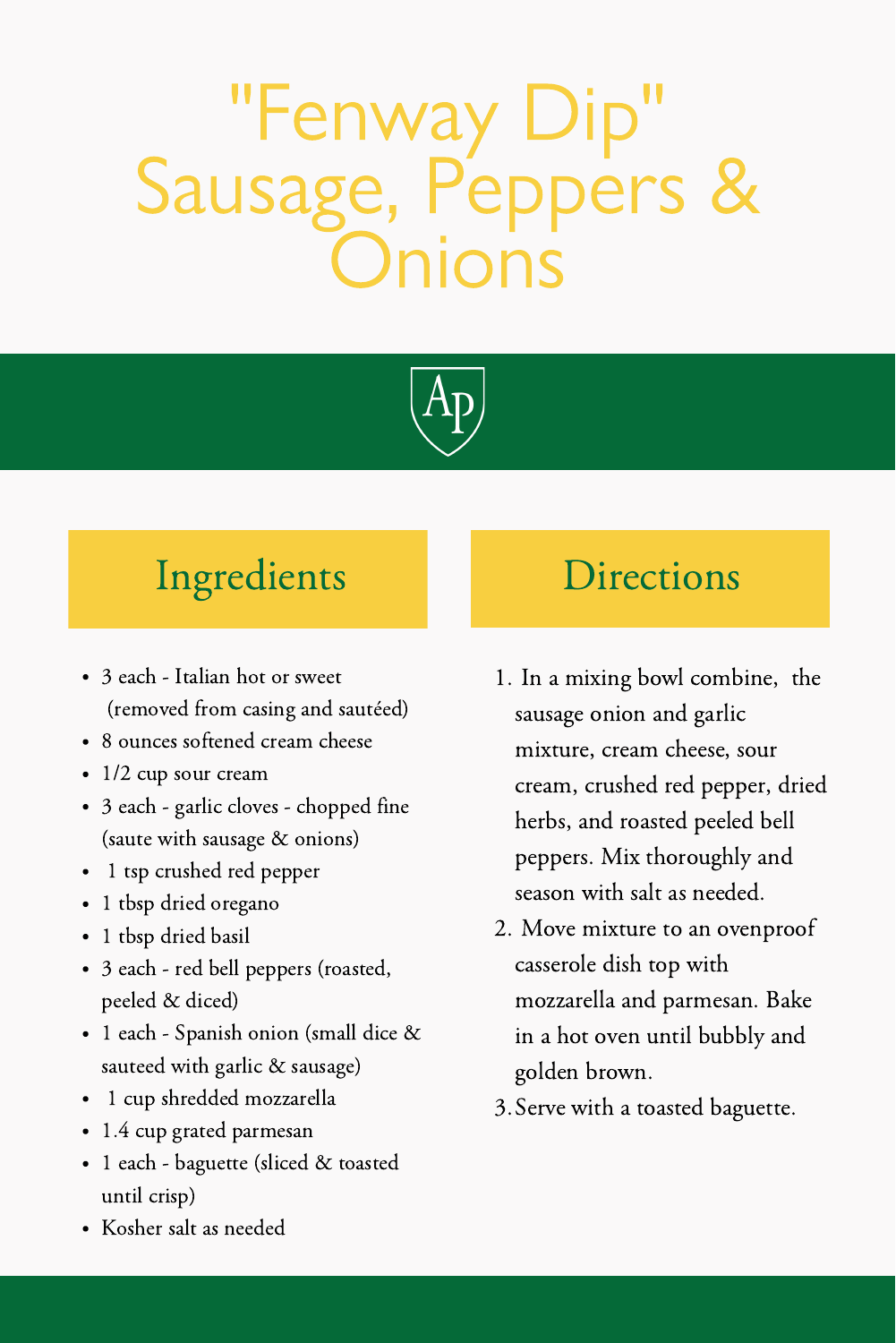## **Brick Over**<br>Dasted Wir Roasted



### Ingredients Directions

- 3 pounds chicken wings
- 3 tbsp oil
- 6 each garlic cloves (smashed)
- 2 tbsp smoked paprika
- 1 tbsp kosher salt
- 2 tsp black pepper
- 1. Turn your oven on as hot as it will go.
- 2. Combine all of the ingredients 24-48 hours in advance.
- Let the wings come to room 3. temperature & spread out on a baking sheet.
- 4. Roast wings in a single laver until the skin is crispy & until temperature is 170-180°.

- 4 each scallions (sliced)
- 1 cup sweet & spicy buffalo sauce (recipe below)
- 1 cup shaved celery
- 1 cup shaved carrots
- 1/4 cup crumbled blue cheese dressing
- 1 cup blue cheese dressing (dipping)

Once the wings are cooked:

- 1. Toss the shaved celery and carrots with the crumbled blue cheese and place on a serving platter.
- Arrange wings atop the salad & 2. drizzle the buffalo sauce over the wings and garnish with the scallions.
- Serve the blue cheese dressing and 3. more of the sauce on the side for dipping.